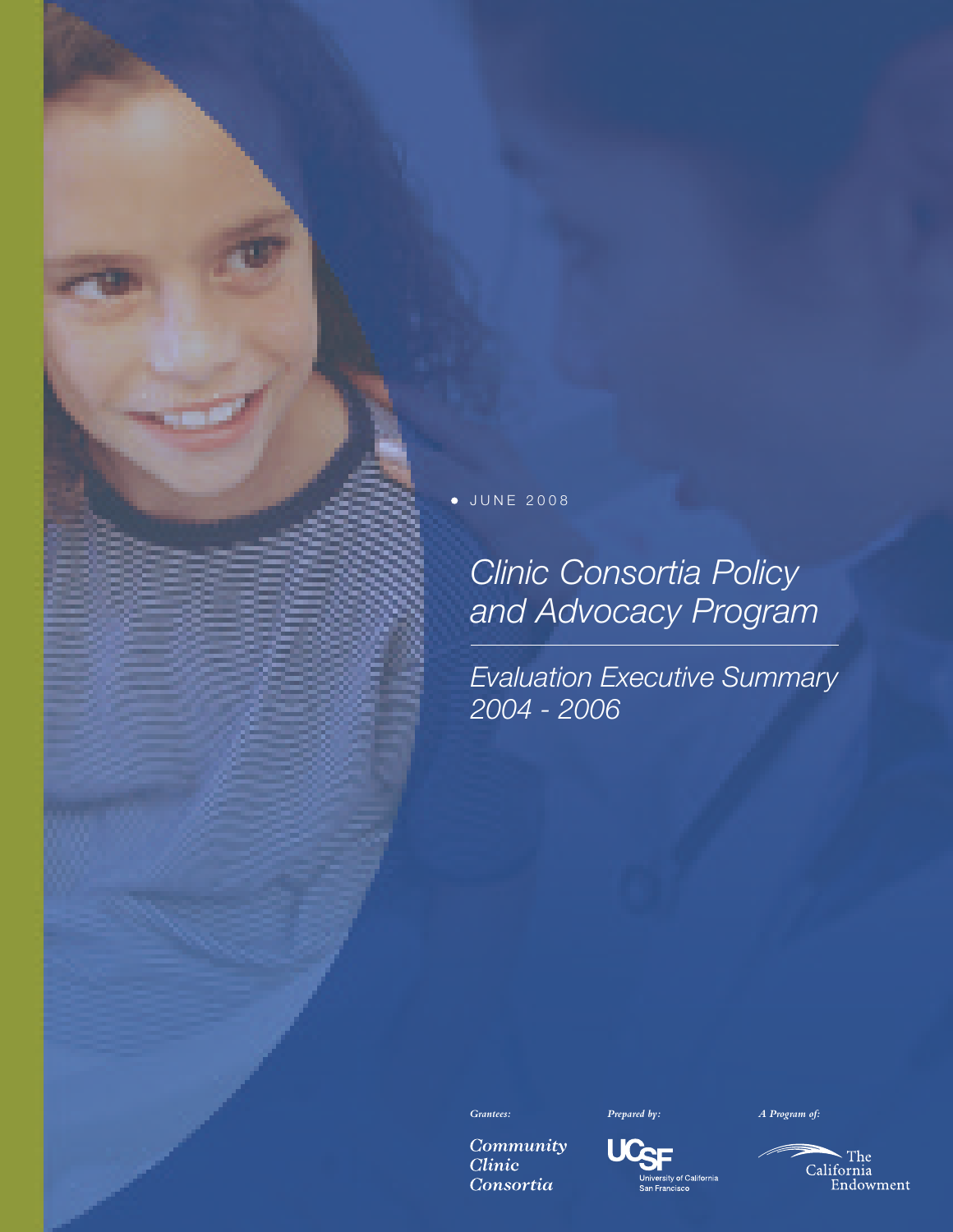## **Introduction**

As part of its commitment to increasing access to high quality and affordable health care for underserved Californians,The California Endowment (The Endowment) provided multi-year funding for the Clinic Consortia Policy and Advocacy Program (Program). In early 2001, fifteen California regional community clinic associations and four statewide clinic organizations (referred to as "consortia" or "grantees") received three years of funding (totaling \$10 million) to strengthen the role and capacity of consortia in order to support the management, leadership development, policy, and system integration needs of community clinics (Round 1). Funding supported specific activities related to policy advocacy, technical assistance, media advocacy, as well as shared or centralized services. In 2004,The Endowment refunded 18 clinic consortia for a second three-year funding cycle (totaling \$8.8 million) to continue policy advocacy activities and improve the quality and financial stability of their member clinics<sup>1</sup> (Round 2).While many Round 1 activities carried over to Round 2, there were some notable differences between the two funding periods. For example, most grantees pursued partnerships with non-health organizations under Round 2 whereas under Round 1 they strengthened the relationships among clinics and consortia. In addition, some grantees worked with member clinics and their patients to strengthen advocacy skills under Round 2.

The Philip R. Lee Institute for Health Policy Studies at the University of California, San Francisco (UCSF) has continued its evaluation of these activities by conducting interviews with grantees and partner organizations and collecting data for longitudinal measures used since 2001. In addition, UCSF developed three policy advocacy case studies detailing grantee involvement in three policy issues, and also assembled 17 best practice case studies describing exemplary grantee activities that speak to the achievement of individual grantee and program outcomes.

*...fifteen California regional community clinic associations and four statewide clinic organizations... received three years of funding totaling \$10 million...*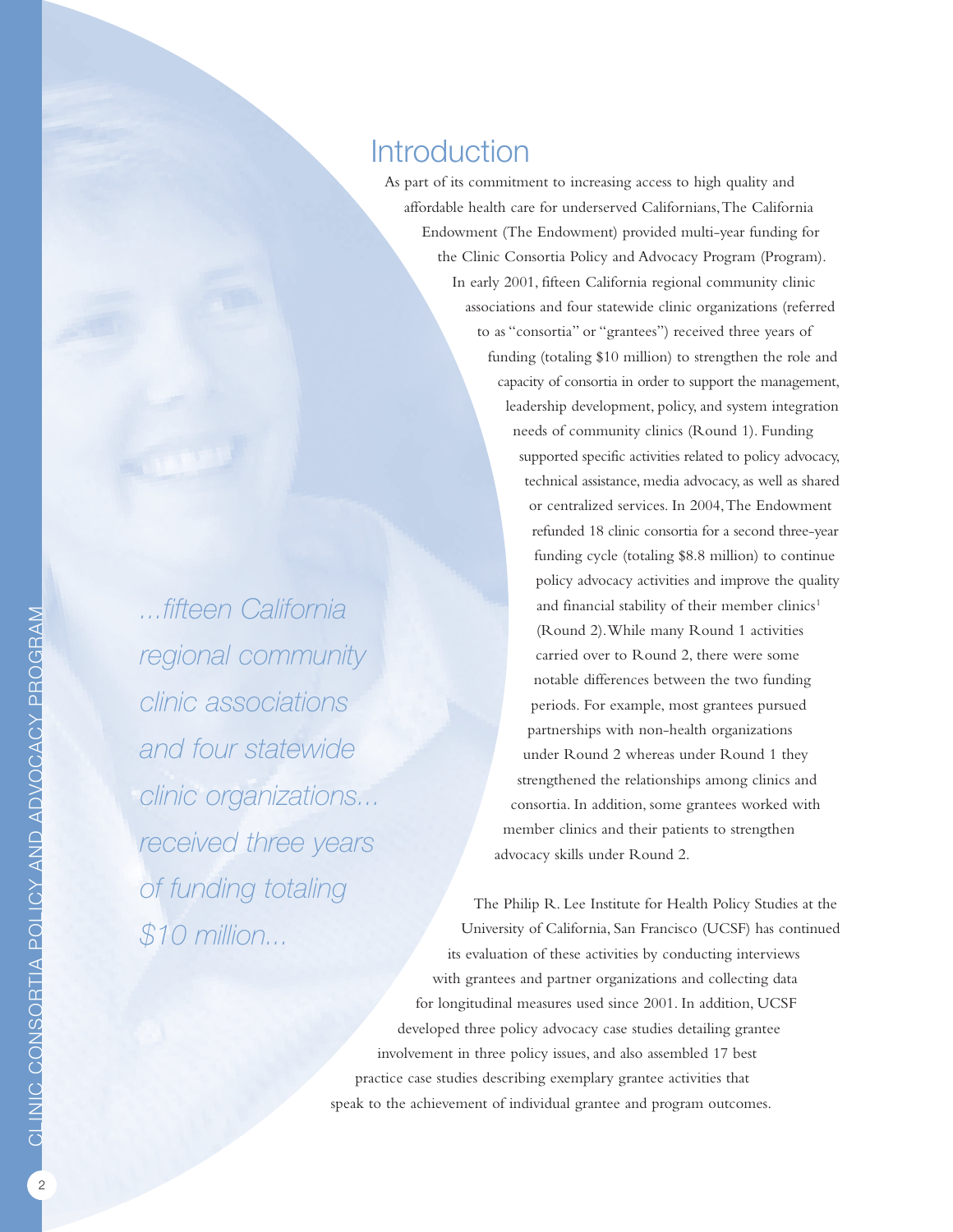*The Clinic Consortia Policy and Advocacy Program is based on the theory that staffing and resources dedicated to policy advocacy and technical assistance will increase the collective influence of clinics and strengthen a broad base for long-term support of clinic policy issues.* As described in the Program Logic Model (see **Figure 1**), these activities are anticipated to contribute to long-term improved health outcomes for targeted communities.

Policy advocacy activities, or activities that mobilize resources to support a policy issue or create a shift in public opinion, are critical for expanding local and state support for community clinic funding. In an era of decentralized decision-making and increased grassroots responsibility for addressing the needs of California's vulnerable populations, clinic consortia have great potential for mobilizing resources and participating in policymaking in ways that are beyond the means of many individual clinics.

The purpose of this Summary is to describe the evaluation results of the second funding cycle of the Clinic Consortia Policy and Advocacy Program for the years 2004-2006.The evaluation focuses on the program outcomes by the grantee population as a whole, particularly the benefits of program-funded activities to clinics and their target populations. Overall, grantees are moving beyond sustaining activities to creating the infrastructure necessary for continued evolution and growth.

## PROGRAM LOGIC MODE *Increased grantee capacity in policy advocacy*

**FIGURE**

*Increased policymaker awareness of safety net and clinic policy issues*

*Increased policymaker support for clinic funding*

 $\blacksquare$ *Strengthened clinic operations*

Œ *Increased services for the underserved and uninsured*

> *Improved health outcomes for targeted communities and populations*

## Overview of Grantees and Member Clinics

In response to the increasing challenges of shifting health care and political environments, clinics have joined together to form regional consortia and statewide organizations. Clinic consortia are membership organizations for community clinics and related safety net providers, and they are instrumental to ensuring that California's health care safety net remains strong.

### *Grantee Profile*

California is unique in that it has upwards of 18 community clinic consortia, with the oldest consortium, the California Rural Indian Health Board (CRIHB), being launched in 1969. Many grantees met informally for years prior to incorporation, reflecting a grassroots origin and long-time commitment to clinics and their clients (see **Figure 2**).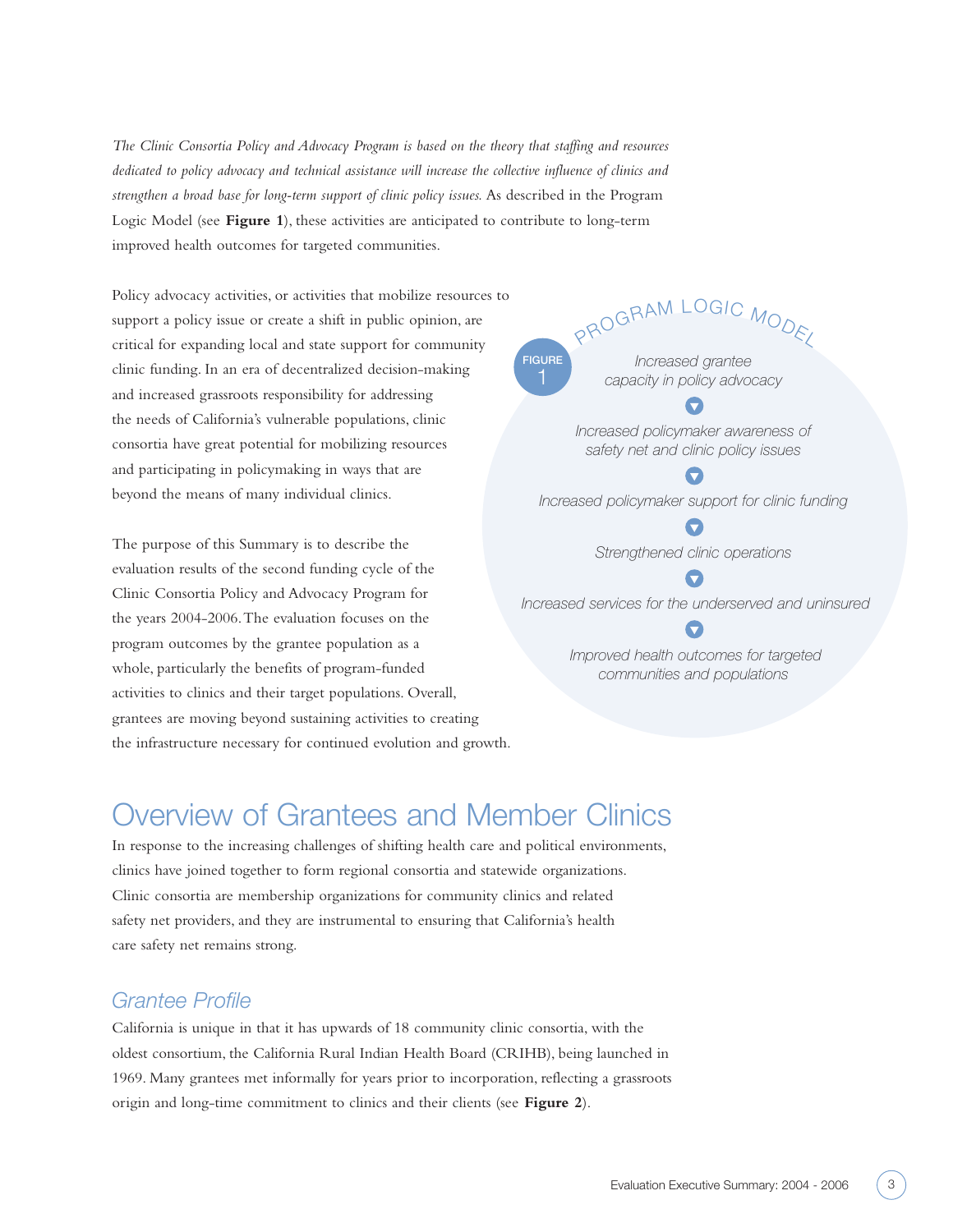# FIGURE **GRANTEES**

| 2             | UNAINTELO                                                               |
|---------------|-------------------------------------------------------------------------|
| <b>AHC</b>    | Alameda Health Consortium                                               |
| <b>ARCH</b>   | Alliance for Rural Community Health                                     |
| <b>CFHC</b>   | California Family Health Council                                        |
| <b>CPPEF</b>  | California Planned Parenthood Education Fund                            |
| <b>CPCA</b>   | California Primary Care Association                                     |
| <b>CRIHB</b>  | California Rural Indian Health Board                                    |
| <b>CCHN</b>   | Capitol Community Health Network                                        |
| <b>CVHN</b>   | Central Valley Health Network                                           |
| COCCC         | Coalition of Orange County Community Clinics                            |
| <b>CCALAC</b> | Community Clinic Association of Los Angeles County                      |
| 3C            | Community Clinic Consortium Serving<br>Contra Costa and Solano Counties |
| <b>CHPSCC</b> | Community Health Partnership<br>of Santa Clara County                   |
| CCC           | <b>Council of Community Clinics</b>                                     |
| <b>NCCN</b>   | North Coast Clinics Network                                             |
| <b>NSRHN</b>  | Northern Sierra Rural Health Network                                    |
| <b>RCHC</b>   | Redwood Community Health Coalition                                      |
| <b>SFCCC</b>  | San Francisco Community<br>Clinic Consortium                            |
| <b>SCCHC</b>  | This sect<br>Shasta Consortium<br>the second<br>of Community            |

*Health Centers*

Consortia vary in size/membership, staffing, scope of services, geographic focus, and age.Although clinic consortia are diverse in their membership focus and areas of expertise, they are similar in that they all help individual clinics meet the needs of their patient populations.They provide a unified voice calling for increased services to the uninsured, offer economies of scale for business and program shared services, and allow clinics to work in partnership on local health improvement programs to benefit clients. In short, consortia undertake activities that individual clinics may not be able to do on their own. For example, some consortia have launched major Information Technology (IT) expansions, including an electronic health record across multiple clinics. 2

## *Member Clinic Profile*

There are approximately 794 primary care clinics in California that serve 3.6 million low-income and uninsured Californians. 3,4 Some clinics specialize in particular areas, such as Planned Parenthoods or mental health clinics. Most clinics provide comprehensive primary care services. Clinics also may have different designations, such as a Federally Qualified Health Center (FQHC) or a Rural Health Clinic (RHC). Clinic needs vary, with smaller, individual rural clinics having very different support needs compared to large, multi-clinic corporations. Consortia must be flexible organizations that can accommodate clinic diversity while striving to find common needs that can be readily addressed through centralized services, support, and/or grant writing.

## ndings

tion describes key macro-level outcomes resulting from funding cycle of The Endowment's Clinic Consortia Policy and Advocacy Program. Overall, grantees made considerable progress, accomplishing many short and longer-term outcomes.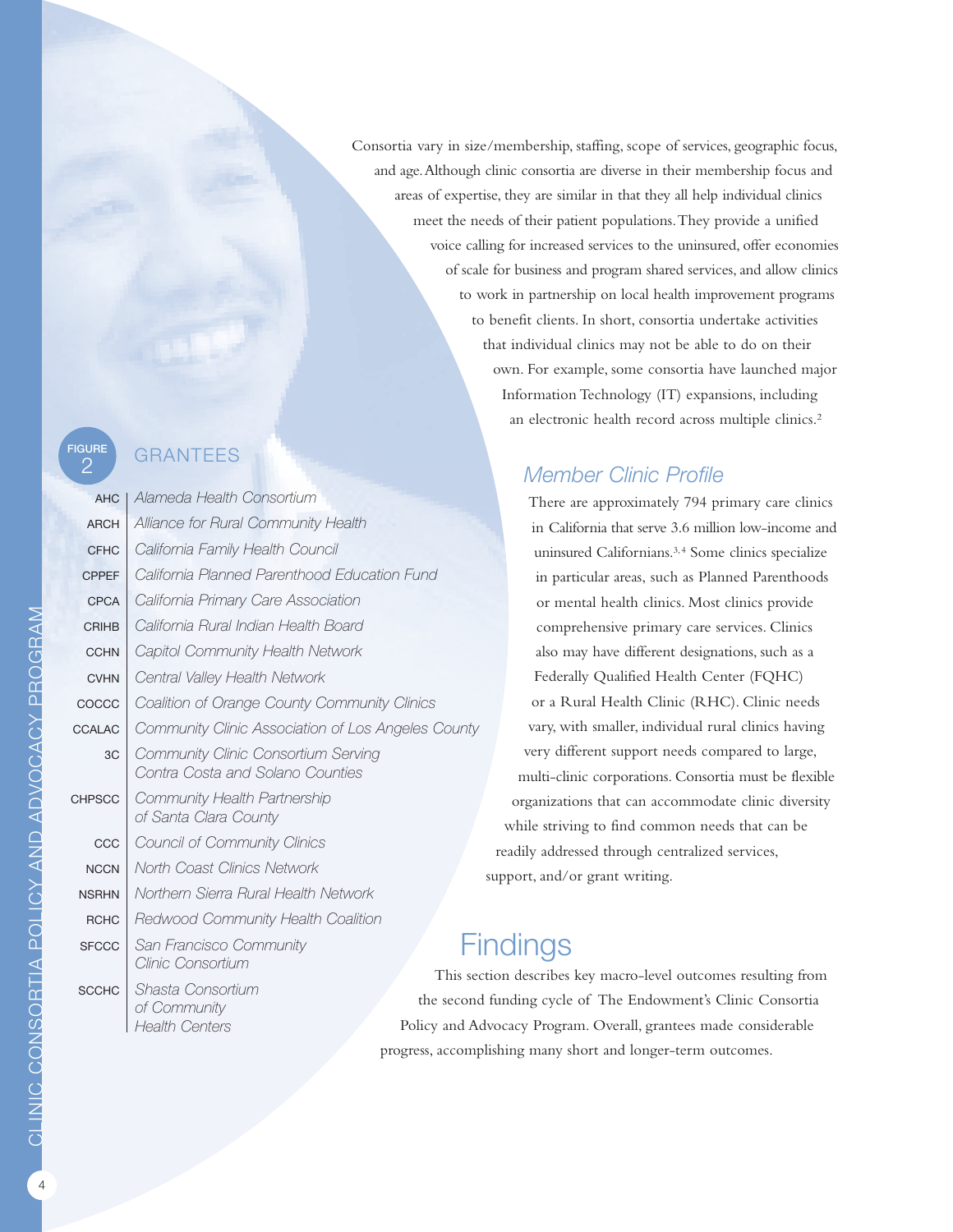**Outcome 1: Increased policymaker awareness and/or support for clinic policy issues** From 2004-2006, grantees engaged in new types of advocacy activities, such as facilitating or advocating for systems change and increasing their focus on local advocacy. For example, grantees are helping to develop allocation plans in several counties to disburse Proposition 63 funding for mental health services, and statewide grantees, such as CPCA, worked with stakeholders at the state level to develop implementation guidelines. Grantees also are working directly with policymakers, such as helping to draft rules, regulations, and guidelines, consulting with policymakers on clinic policy issues, and hosting clinic tours. Policymakers have responded by initiating contact with consortia to ask for their expertise and opinions, readily participating in consortia activities, and offering their support for clinic policy issues. Grantees continued to achieve short-term outcomes, such as increased policymaker knowledge of clinic policy issues while securing longer-term policy changes. The capacity differences between newer (post-1990) and older (pre-1990) consortia almost have disappeared, with newer grantees engaging in a similar percent of activities, achieving similar policy gains, and securing similar clinic funding.

Similar to Round 1 (2001-2003), many grantees are engaging in diverse media advocacy activities to increase policymaker and public awareness of clinic policy issues and the role played by community clinics.Although grantees continue to rate media advocacy as less effective compared to other policy advocacy activities in achieving policy change, media advocacy has served many grantees and clinics well, such as regular TV coverage of health issues in San Diego and ongoing coverage in California's major daily newspapers and local papers. Grantees also are leveraging their media work from earlier years, building on existing relationships with the media and serving as a source of information about the safety net. Some grantees are experimenting with different strategies, such as aggressively engaging the media in dialogue (versus passively distributing materials) and serving as a sponsor for a public radio station. Continued involvement in media advocacy may result in increased ability of consortia to undertake a major media campaign when needed.

Grantees also are working collectively to expand their reach and coordinate their policy agendas. During Round 2, all grantees worked in partnership with the California Primary Care Association (CPCA) in order to develop a coordinated approach to achieving statelevel policy change.As a result, an increased number of grantee staff are serving on CPCA committees and are involved in planning and promoting a state health policy agenda. Moreover, there is an improved flow of information and resources between CPCA, consortia, and clinics.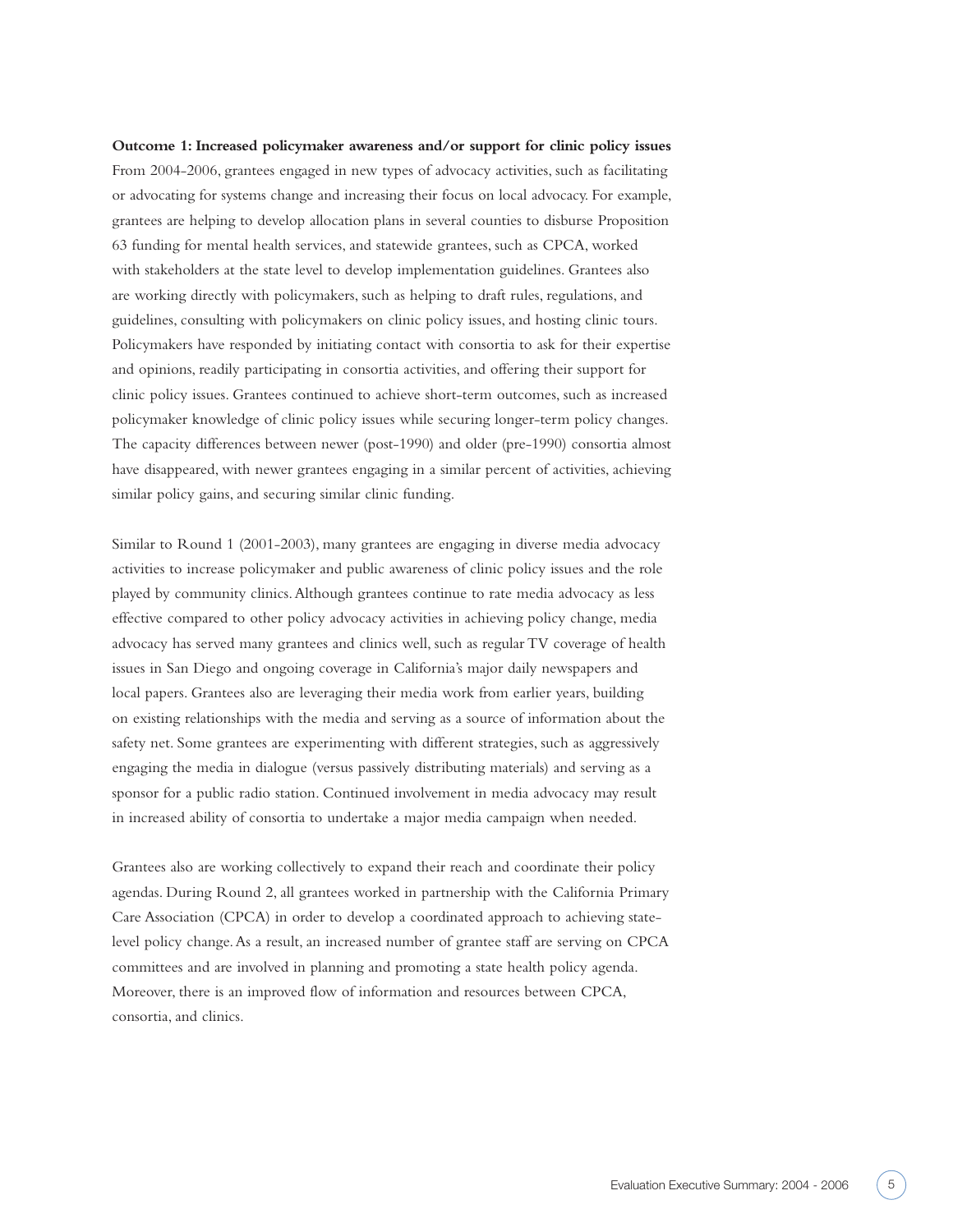#### **Outcome 2: Increased clinic financial stability**

Grantees continue to engage in a wide variety of activities related to clinic financial stability, such as advocacy activities, conducting trainings or providing technical assistance to help clinics generate funds, helping clinics attain designations that generate funds, and developing strategies that ensure the long-term sustainability of the consortium and its member clinics.

> From 2001-2006, grantees reported securing over \$2.2 billion, with \$753 million (34 percent) of that attributable to Endowment funding. Compared to Round 1, grantees secured significantly more funding during Round 2—\$482 million vs. \$270 million (see **Figure 3**).

Local funds were the most significant funding source for grantees during 2004-2006 (40 percent); followed by federal (33 percent), then state sources (23 percent), and then private sources (4 percent). Similar to previous years, grantees have had to contend with a less than ideal funding environment and have had to balance wins and losses at the federal level, such as increased federal funding for the 330 health center program and stagnant Medicare reimbursement rates.The current challenge is to maintain funding as well as identify new sources of funding.

#### **Outcome 3: Policy "wins" benefiting clinics and their target populations**

A useful indicator of the impact of grantee policy advocacy activities is the number and type of policies that are proposed and ultimately signed into law. During the second funding cycle (2004-2006), grantees were involved with 72 pieces of legislation at the federal and state levels; six federal policies (18 percent) were passed and 20 state bills (55 percent) were passed. *Please note that lobbying activities were not funded under this program, and are assumed to be funded by other funding sources.*

 $\mathbf C$ LINIC  $\mathbf C$  $\mathbf{\Omega}$ N <u>က</u>  $\mathbf{\Omega}$  $\alpha$  $\triangleq$  $\mathsf{\Omega}$  $\mathbf{\Omega}$  $\Xi$  $\succ$  $\triangleleft$ N  $\Box$  $\triangleleft$  $\Box$  $\gt$  $\mathbf{\Omega}$  $\mathbf C$ A  $\mathbf C$  $\succ$  $\mathbf{u}$  $\alpha$ 

 $\mathbf{\Omega}$  $\mathbb{C}$  $\alpha$ ⊲  $\geq$ 

> *Local funds were the most significant funding source for grantees during 2004-2006 (40 percent)...*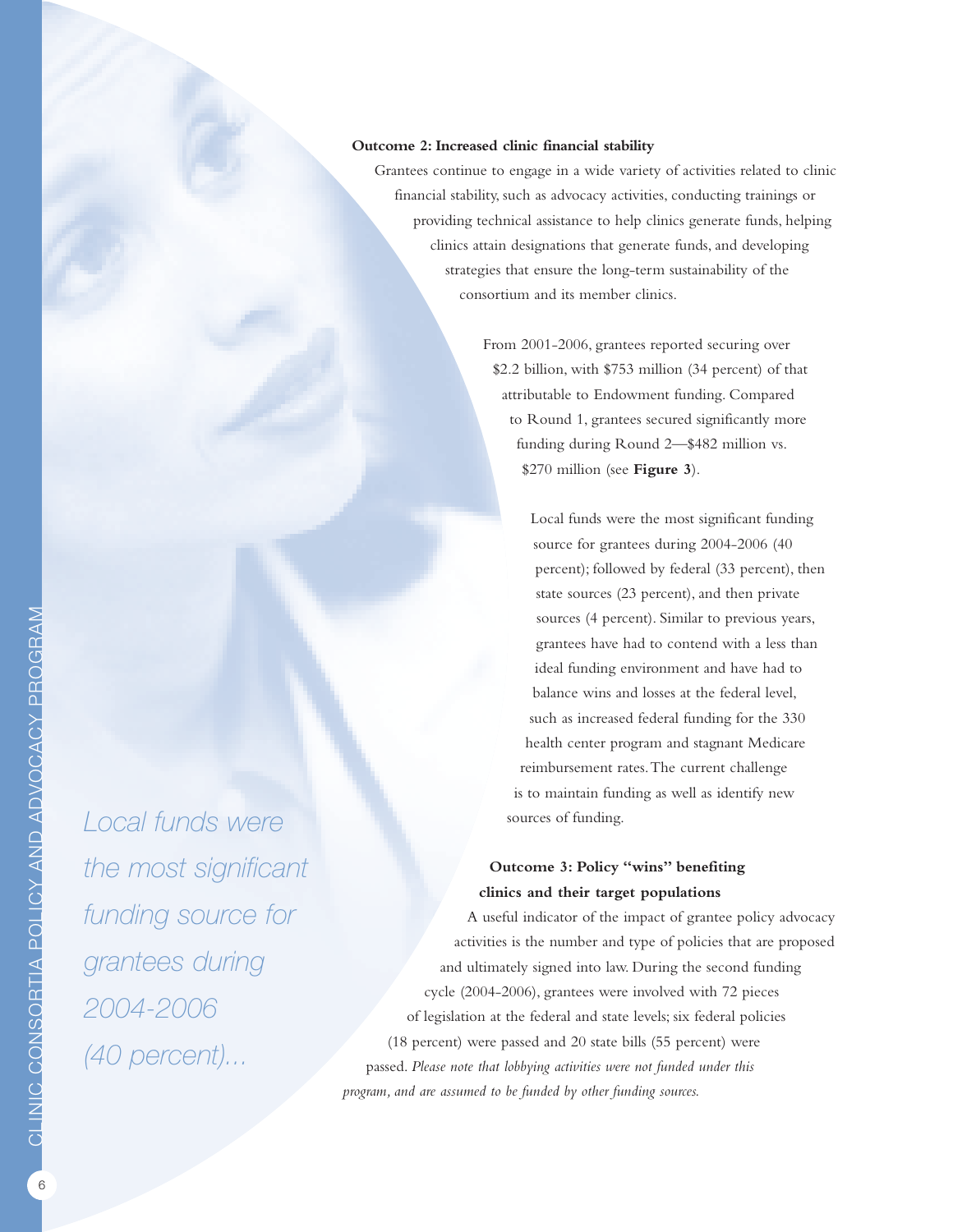Round 2 could be characterized as a modestly successful period for passage of federal and state legislation. Many federal policy issues, such as federal reauthorization of 330-clinic funding and reauthorization of SCHIP remained unresolved at the end of 2006. However, many important health bills were passed at the state level and signed into law, such as the "Safe Harbors" bill that protects Federally Qualified Health Centers (FQHCs) from anti-kickback statutes. Many grantees attributed their specific policy wins to direct policymaker education efforts, including funding for prenatal services for community clinics in Contra Costa County and direct services for the seriously mentally ill in San Diego County. **FIGURE** 3

UCSF developed case studies of three different policiesstate Prospective Payment System (Medi-Cal), Measure A in Alameda County, and local Mental Health Services Act funding in two counties-in order to provide a detailed look at how expanding grantee policy advocacy capacity resulted in significant gains on behalf of member clinics. Key factors contributing to these policy "wins" included:

- staff expertise;
- the ability to participate early and often during the planning and implementation phases;
- business acumen and the ability to make financial projections;
- the ability to build coalitions and mobilize stakeholders; and
- the ability to leverage partnerships with member clinics.

#### **Outcome 4: Benefits to member clinics and their target populations**

Member clinics have benefited greatly from Quality Improvement (QI) activities undertaken by grantees during the second funding cycle. Consortia continue to leverage their ability to launch and manage QI projects that individual clinics could not otherwise undertake on their own. Over the last three years, grantees have reported greater buy-in and enthusiasm from clinic members to participate in these QI activities and to use data to improve the delivery of care. Grantees also are achieving longer-term outcomes, such as development of IT systems that are being used to document improved quality of care, integration of QI data in their policy advocacy, and expansion of emergency preparedness activities.

In addition to QI activities, consortia increasingly are training clinic staff and patients to advocate in different venues, resulting in tangible benefits to clinics.Advocacy technical assistance (TA) is a new activity funded under Round 2 with the goal of strengthening clinic operations and expanding clinic capacity to engage in dialogue with policymakers



*Funding due to a grant from The Endowment*

PO LIC Y

- *Clinic Funding*
- *Consortia Funding*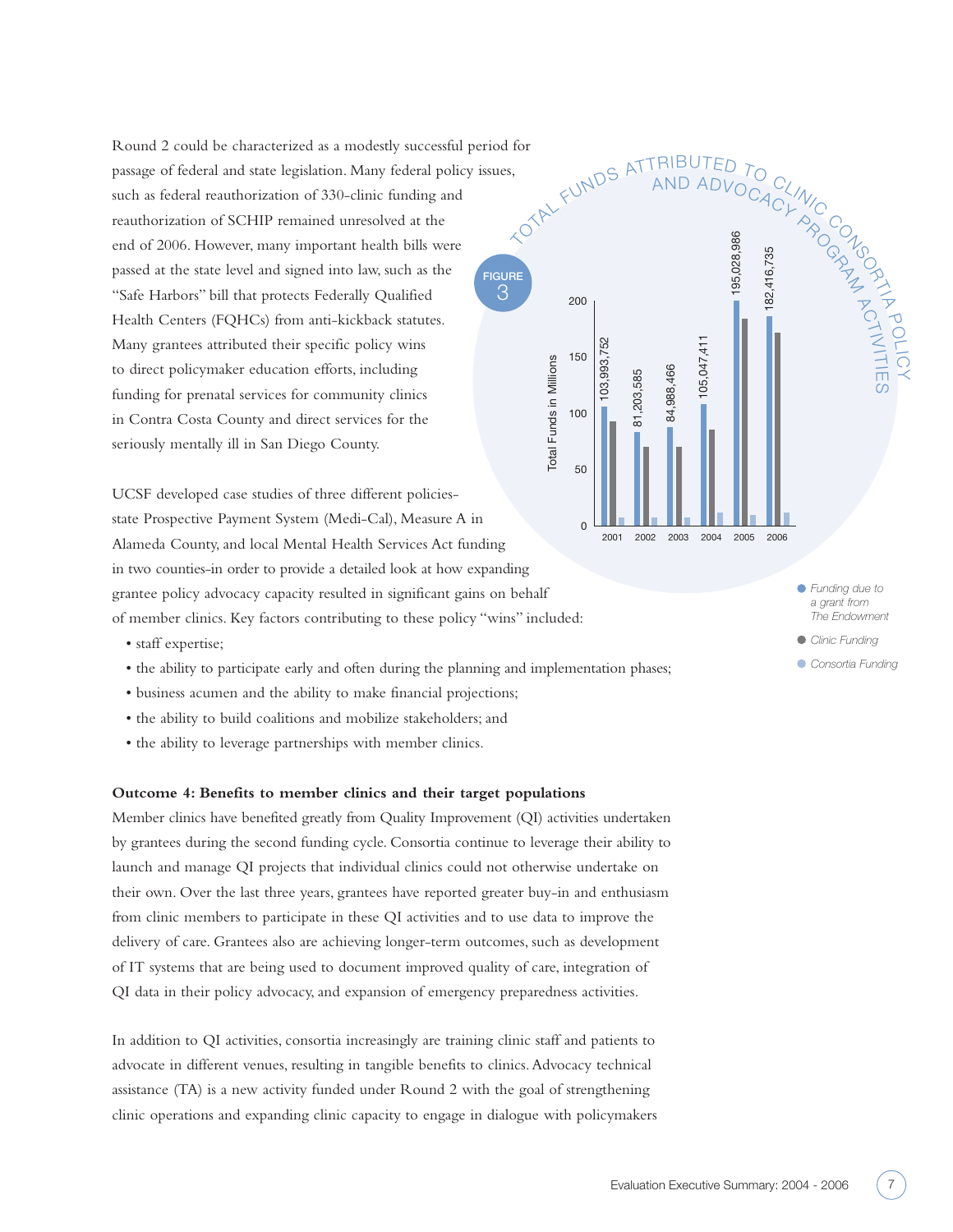and to undertake advocacy activities, such as media advocacy. Grantees reported several successes attributed to their advocacy TA efforts including increased funding via policy wins, registering new voters, and community recognition through awards for consortia advocacy work.The impact of advocacy TA on policymaker interest in clinic issues and actual policy successes has been considerable. Having clinic allies at the table strengthened consortia advocacy messages and shows the depth of community support for clinics. Finally, grantees that have been involved with advocacy TA for several years have succeeded in sustaining clinic staff and patient capacity for advocacy, including Speaker's Bureaus to respond to media inquires and continuing clinic-based advocacy efforts.

> UCSF also worked with each grantee to develop unique, individualized best practice case studies in order to present a more detailed perspective of successful grant-funded activities that had a direct benefit for clinics and their target populations.These case studies illustrate how Endowment funding has afforded grantees an opportunity to develop novel solutions to pressing problems, such as unmet mental health needs and access barriers to health care. Grantees have experienced many successes benefiting consortia, clinics, and their communities, including maintained funding, implementation of new programs, and increased community visibility.

A primary goal of the Consortia Policy and Advocacy Program is to increase access to health care for underserved populations.All grantees are involved in initiatives to reduce barriers to health care by spearheading efforts to expand services for the underserved. For example, consortia have substantially expanded clinic facilities and increased enrollment of children in public health insurance programs. Grantees are attentive to the impacts of legislation, rules, and guidelines on access to care and have helped offset the potentially negative impacts of some legislation, such as citizen verification, while identifying gains to clinics.

 $\mathbb{C}$  $\mathbb A$  $\geq$ 

> *Consortia and clinics continue to be successful despite the ongoing challenge of educating policymakers...*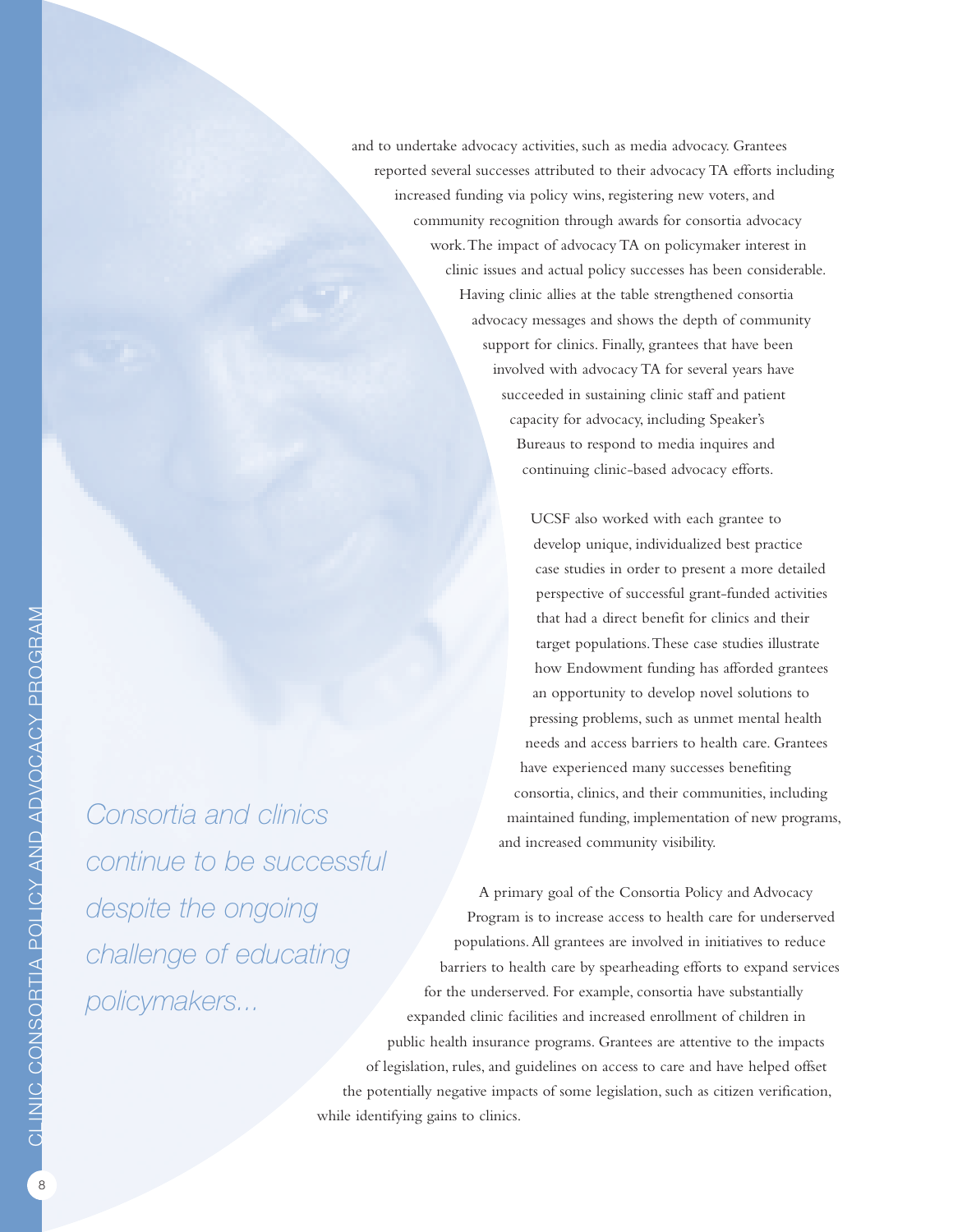#### **Outcome 5: New partnerships**

In previous years, UCSF assessed grantee capacity to form and maintain relationships among member clinics, consortia, and other health care stakeholders—their traditional allies. During the second funding cycle, grantees have prioritized partnerships with non-health organizations, including advocacy groups, academic institutions, non-health government agencies, business organizations, religious organizations, media organizations, and labor groups. Grantees initiated partnerships with 117 non-health organizations during Round 2.

Both grantees and partner organizations have a high regard for one another, rating their partnerships as very useful.There is good alignment in organizational missions and moderate partner familiarity of clinic policy issues.These new partnerships provide access to new resources, increase consortia and/or clinic visibility, and lay the groundwork for future activities. Partnerships with government agencies are considered to be the most beneficial, particularly county agencies and the county Board of Supervisors. Ongoing partnerships with academic institutions are increasingly common and have the potential for significant long-term change benefiting clinics, such as an increase in health care professionals trained in primary care. Lastly, while many partnerships with non-health organizations focus on advocacy, grantees are making inroads in new areas such as workforce development, emergency response, and local economic development. Although cultivating these partnerships requires ongoing education and staffing, it appears to be a worthwhile effort for grantees, their partners, and clinics.

## **Conclusions**

The second round of the Clinic Consortia Policy and Advocacy Program benefited from the capacity gains of Round 1, resulting in continued achievement in many areas. Consortia and clinics continue to be successful despite the ongoing challenge of educating policymakers, clinic members, and the broader community about clinics and clinic policy issues, while also working to improve clinic operations and patient care.Their success can be attributed to the development of a policy advocacy infrastructure, their acumen to cultivate and nurture mutually beneficial relationships with policymakers as well as health and non-health partners, and their ability to respond to clinic member needs, such as improvements in clinic operations through QI initiatives.

Evaluation findings indicate that individually and collectively, grantees are achieving not only short-term outcomes, such as increased policymaker awareness of safety net and clinic policy issues, but also longer-term outcomes including increased access to care and improved health outcomes for targeted populations.Though there are annual differences, the longitudinal data on funding and policy advocacy activities points to sustained effort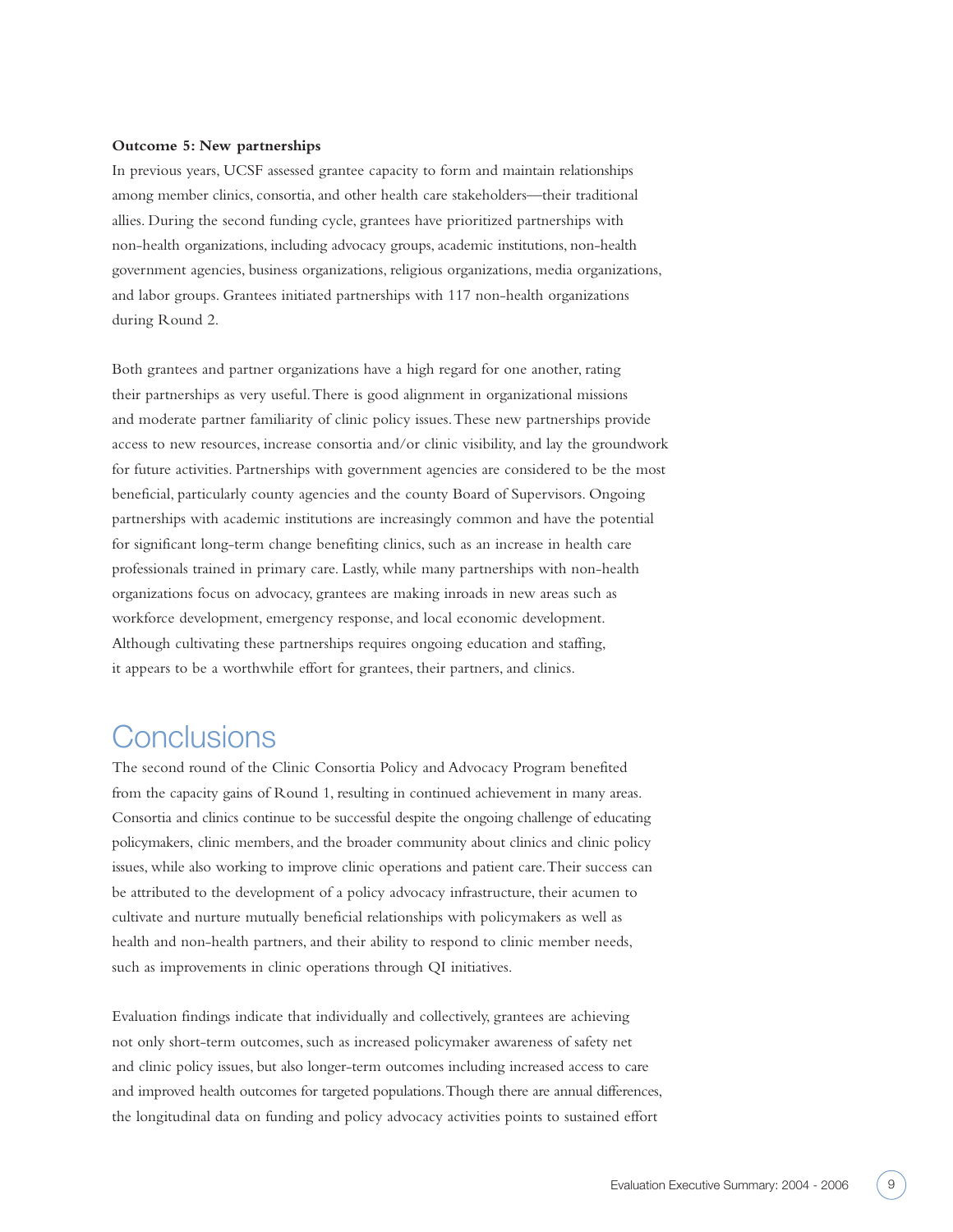and continued gains to clinics during uncertain times.The challenge is to leverage these gains and seek new opportunities, such as being ready to represent clinics when new funding becomes available.

> The findings speak to the ability of consortia to branch out and be agents for systems change, creating lasting improvements to their health care delivery systems. Partnerships both with existing allies as well as new, non-traditional partners are an essential mechanism for bridging the gap between individual grantee accomplishments and achieving community-wide change. In summary, grantees are moving beyond sustaining activities to creating the infrastructure necessary for continued evolution and growth.

#### **Endnotes**

<sup>1</sup> Eighteen grantees were refunded for three years in 2007 (Round 3), undertaking or continuing a similar set of activities.

<sup>2</sup> These are general activities performed by consortia, and not all activities are funded via The Endowment's Clinic Consortia Policy and Advocacy Program.

<sup>3</sup> California State Primary Care Association (CPCA). 2005 OSHPD data reported in "California State Profile."

<sup>4</sup> These 794 primary care clinics are not all members of the 18 consortia grantees.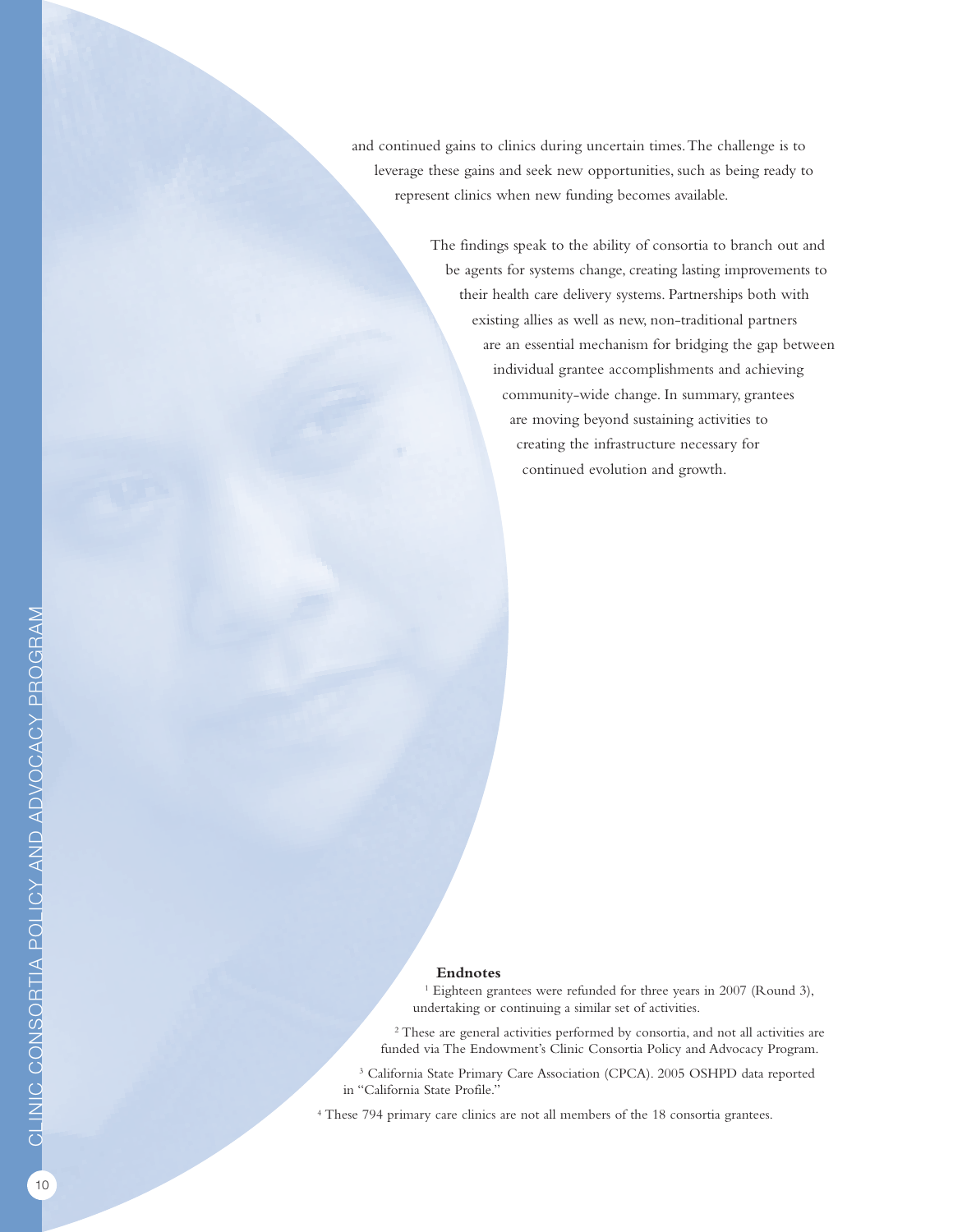*A primary goal of the Consortia Policy and Advocacy Program is to increase access to health care for underserved populations.*